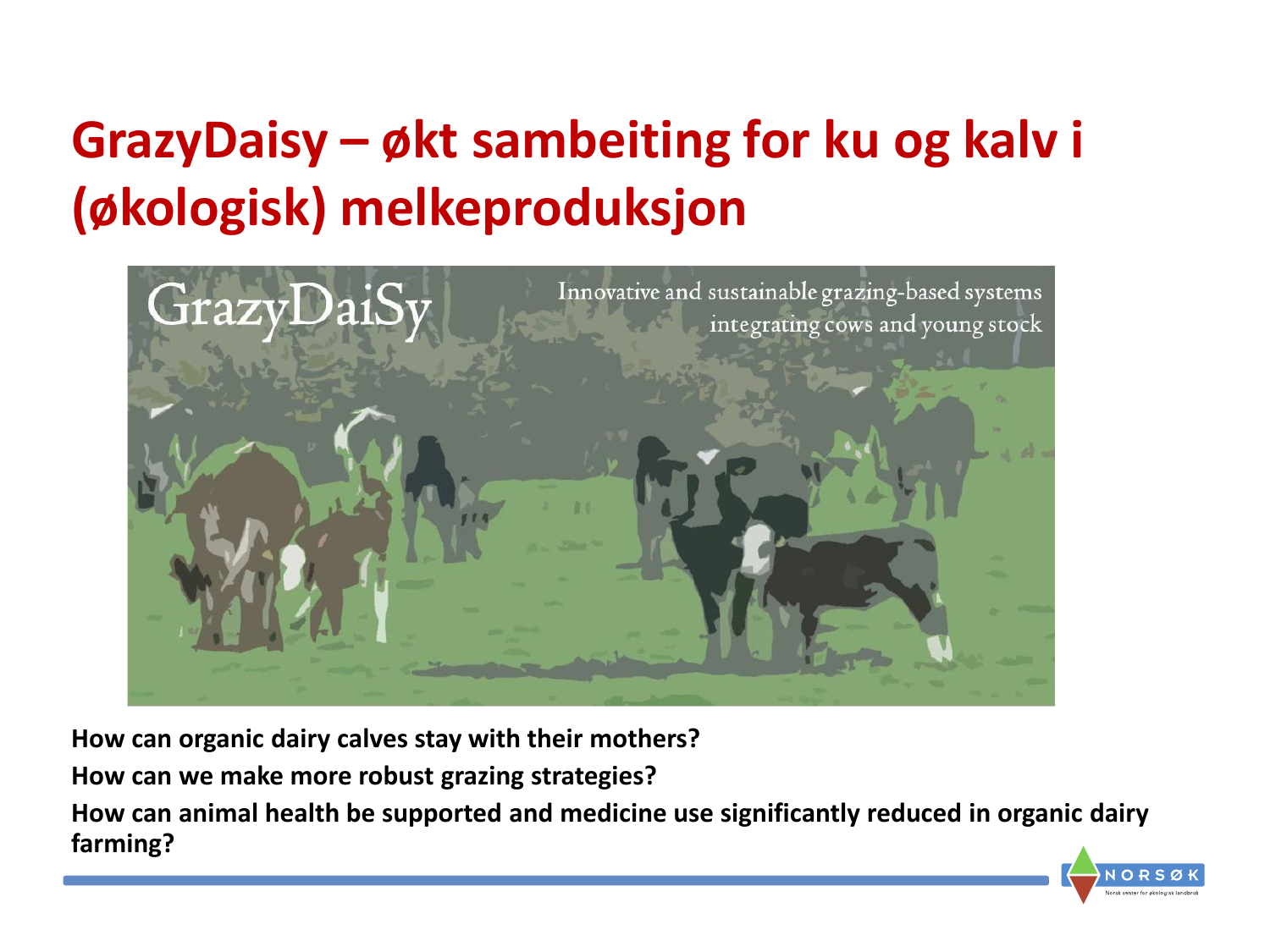#### **Project summary**

The newly launched CORE OrganicCofundproject 'GrazyDaiSy' aims to give relevant answers to these burning questions. The research projectinvolves 15 partners from 8 European countries. Organic animal rearing focuses on allowing animals to meet natural requirements, and considering a systems approach. There are still many knowledge gaps and areas where common practice do not match the organic principles fully –for example separating cows and calves just after birth.

#### **Research focus:**

- Calf-cow togetherness
- Mixed age groups in robust innovative grazing systems
- Reduction af antibiotic use

GrazyDaiSy investigates how to manage mixed age groups of cattle, including rearing calves with their dams. We focus on maintaining a high level of animal health, thereby, minimizing the need for medication. Furthermore, we focus on implementation of resilient grazing strategies to improve animal performance and decrease impacts on the ecosystem on and around the farm. However, we also address the special challenges of keeping older and younger animals together on

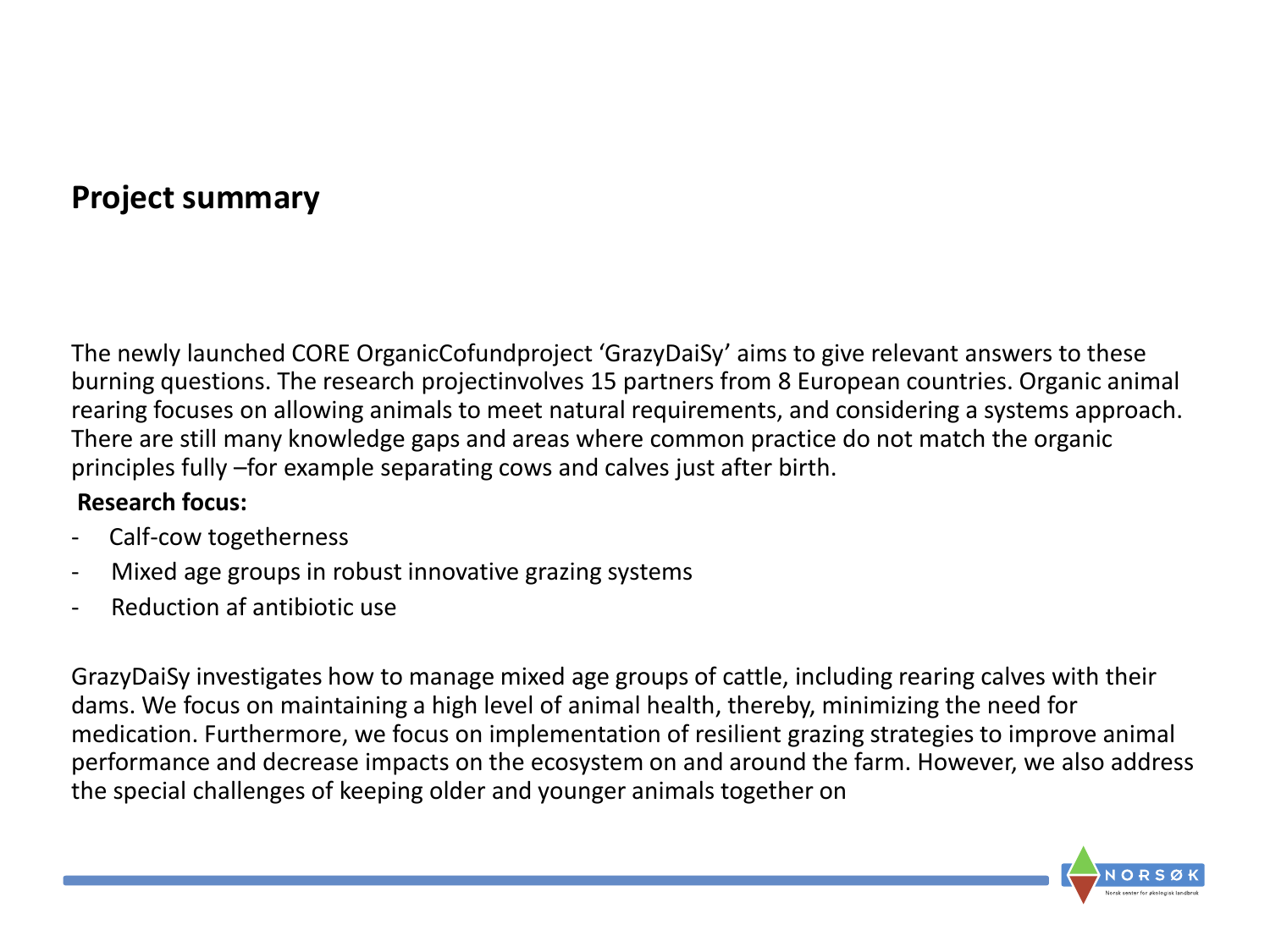#### **On-farm research in a diverse European landscape**

We work with farmers on-farm, and we see our focus areas in each their local context, taking a systems approach. We cover most European climate zones, from the coldest North to the hottest South.

**Read more:** http://projects.au.dk/coreorganiccofund/research-projects/grazydaizy/

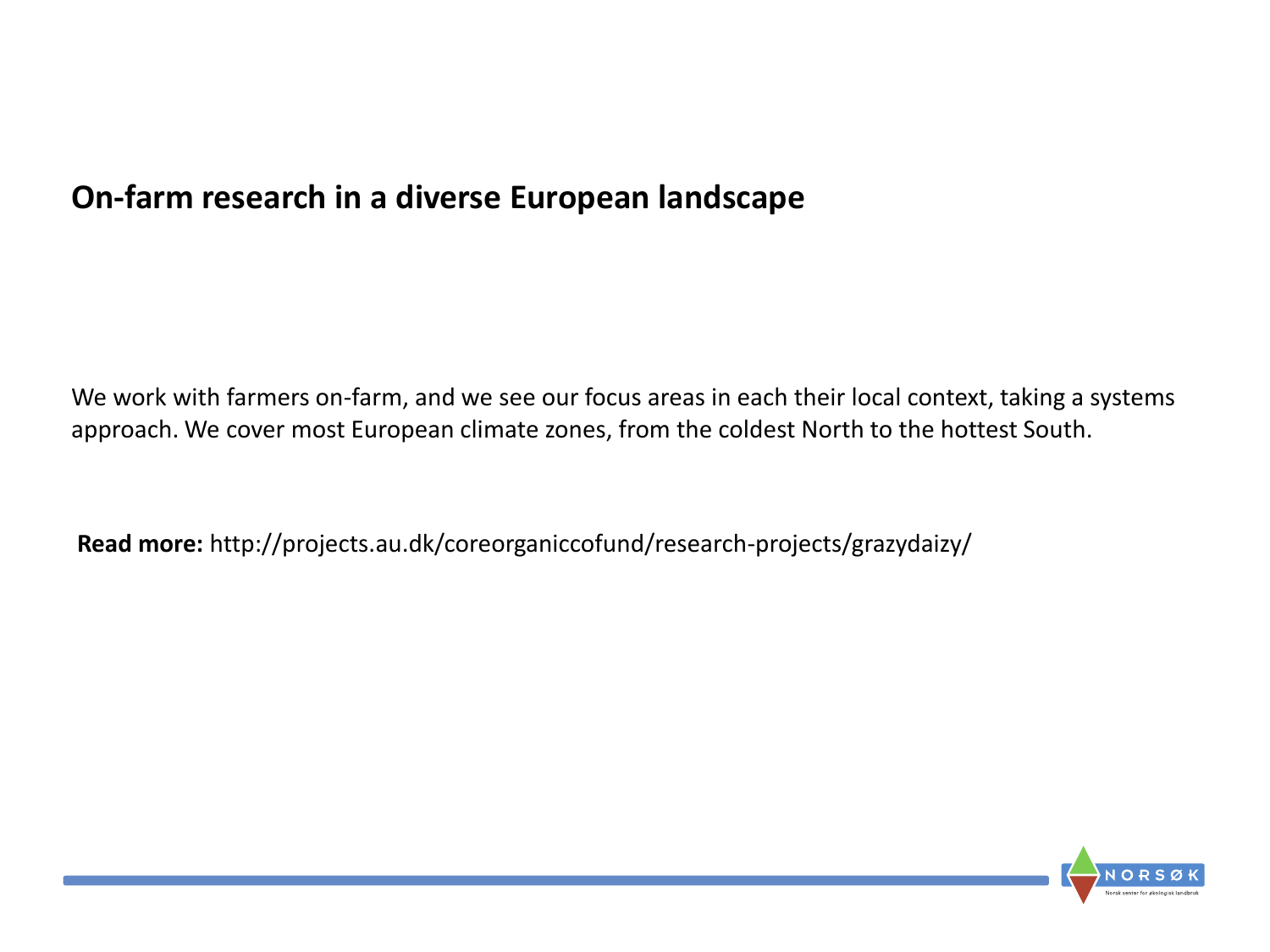## **Norsk bidrag** (NORSØK, egen finansiering)

- **Intervju og datainnsamling fra 5-6 gårder med sambeiting ku-kalv og/eller som ønsker å prøve dette**

Har gjennomført intervjuer og starta datainnsamling fra tre gårder med sambeiting (ulike metoder) og 2 gårder som ikke har det

Innsamling av data som kan benyttes i sammenlikning med andre land (helse, antibiotikabruk, produksjon, evt klima/arealbruk

Motivasjon og holdninger hos bonde (og forbruker – Danmark m.m.)

- **Helse- og velferd i sambeitesystemer, utvikling av stressindikator**

Adferdsstudier og helse- og velferdsparametre samt innsamling av hår for kortisonmølinger fra 120 kyr med kalver i et eksperimentelt forsøk i Nederland. Prosedyrebeskrivelse hår prøve. Delta i prøveinnsamling, analyser ved NTNU, bearbeiding av materialet

- **Drøftinger med gårdbrukere og andre «stakeholdere»** (ett møte/år)
- **Om mulig - forsøke utprøving hos noen nye gårdbrukere**
- **Arbeider med en søknad til matfondet – innretta mot norske forhold, Nibio, NLR, Ruralis, Fjøssystemer m.fl.**

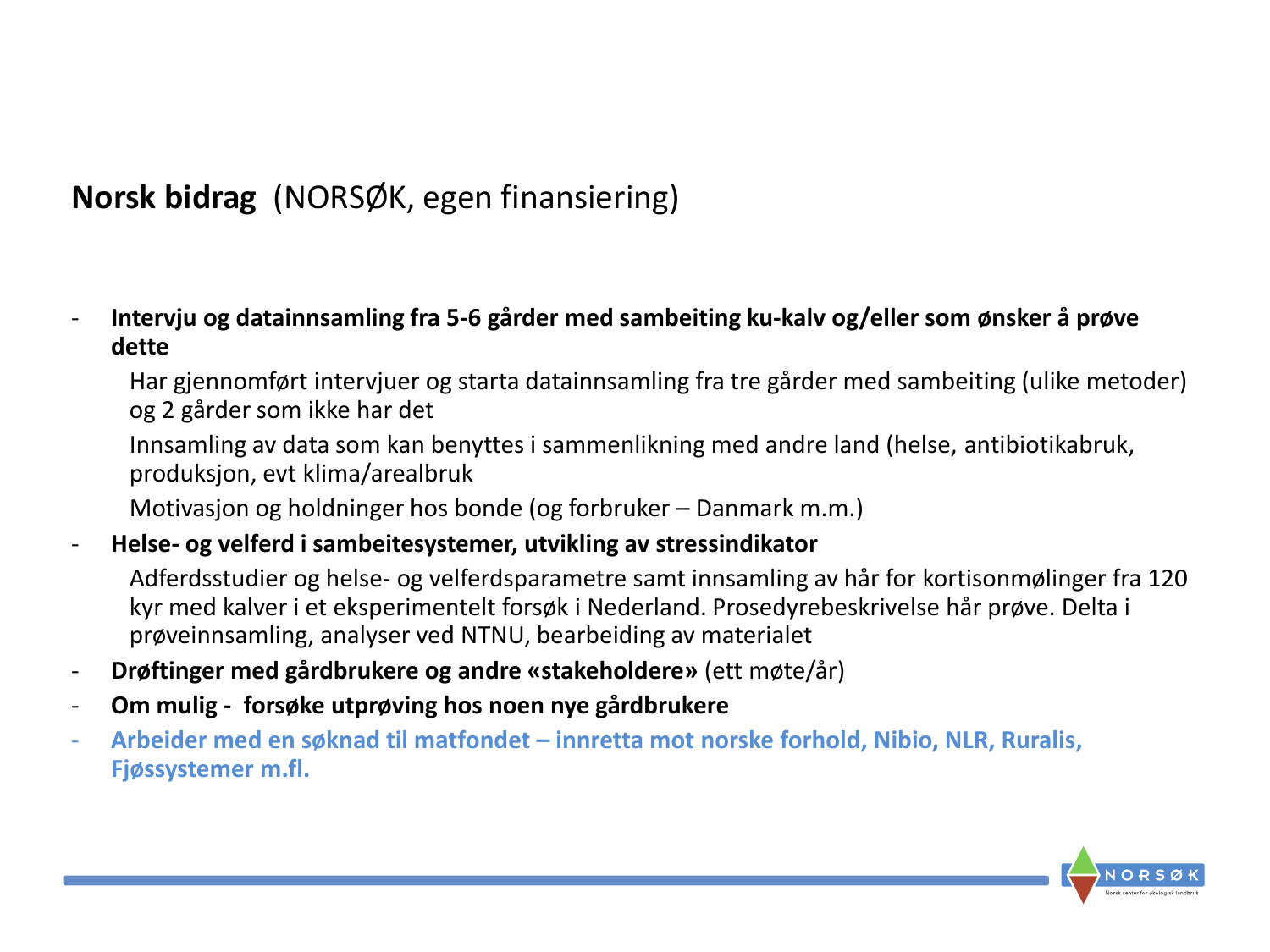### **Spørsmål**

- Generell info om gården og drifta
- Hvordan separeres og avvennes kalven fra kua i dag
- Hvilke tanker gjør du deg sjøl om ku-kalv-fellesskapet
- Fôring/ernæring/tilvekst/melkeproduksjon
- Helse og velferd
- Praktiske utfordringer og kostnader
- Arbeidsmengde, yrke, lønnsomhet, image
- Hvem vet best